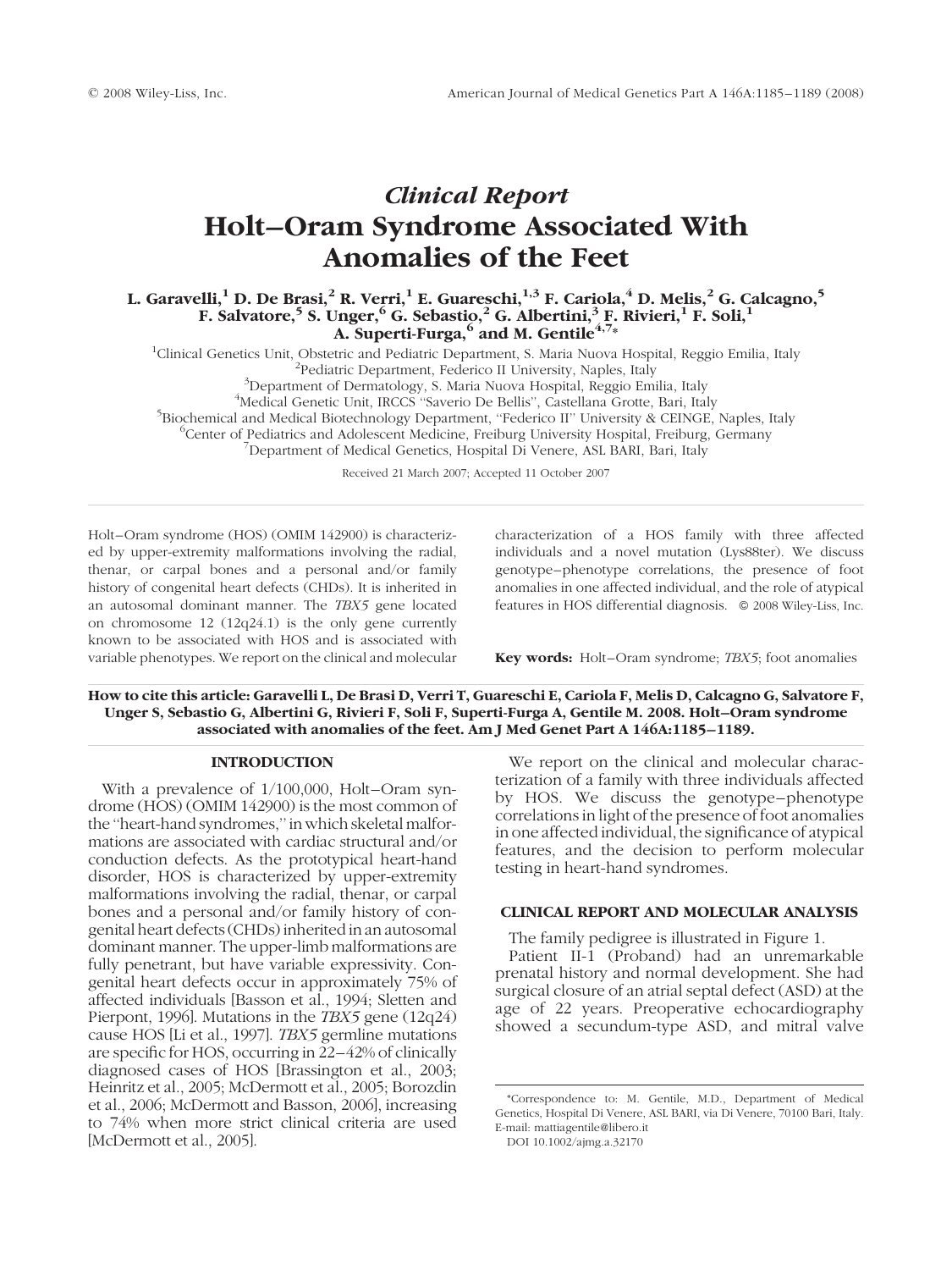

FIG. 1. Pedigree of the two-generation family with Holt–Oram syndrome (left). The open symbols represent unaffected individuals; the arrow indicates the proband. Chromatogram of the identified mutations in the TBX5 gene (right). The arrow indicates the nonsense mutation Lys88ter (exon 4). [Color figure can be viewed in the online issue, which is available at www.interscience.wiley.com.]

prolapse with slight regurgitation. On examination at the age of 23 years she had bilateral hypoplasia of the thumbs, more severe on the right side, proximally set thumbs and abnormal forearm pronation and supination (Fig. 2A,B). X rays of the hand showed on the right side extreme hypoplasia of the first metacarpal and severe hypoplasia of the thumb phalanges. On the left side, there was hypoplasia of the thumb phalanges, and hypoplasia of the middle phalanges of the 2nd and 5th fingers (Fig. 3A). The kidneys, gastrointestinal tract, face,

vision and hearing were normal. Laboratory evaluations excluded hematological and/or karyotype abnormalities.

Patient II-2 had normal development. Echocardiography showed minimal mitral regurgitation. On examination at the age of 13 years she had proximally set thumbs bilaterally, hypoplasia and clinodactyly of the 5th fingers bilaterally, abnormal forearm pronation and supination, more marked on the left side (Fig. 2C). X rays of the hands showed hypoplasia of the middle phalanges of the 2nd and 5th fingers,



FIG. 2. A: Patient II-1: bilateral hypoplasia of the thumbs, more severe on the right side, proximally set thumb; (B) Patient II-1: abnormal forearm pronation and supination; (C) Patient II-2: proximally set thumb bilaterally, hypoplasia and clinodactyly of the 5th finger bilaterally; (D) Patient I-2: bilaterally absent thumbs, abnormal forearm pronation and supination. [Color figure can be viewed in the online issue, which is available at www.interscience.wiley.com.]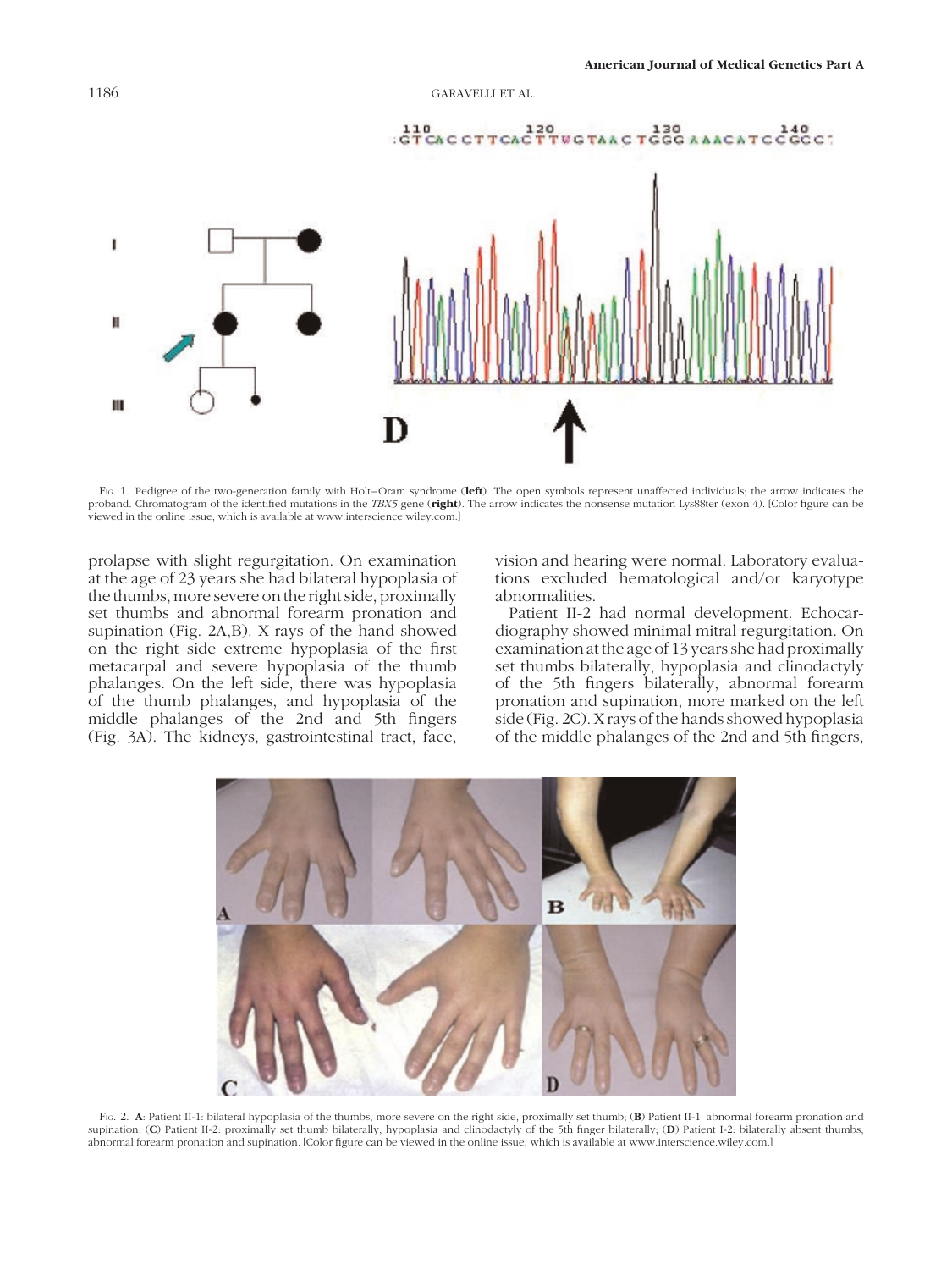# American Journal of Medical Genetics Part A

# HOLT–ORAM SYNDROME AND FOOT ANOMALIES 1187



FIG. 3. A: Patient II-1. X rays of the hand: on the right side showing extreme hypoplasia of the first metacarpal, and severe hypoplasia of the thumb phalanges; on the left side hypoplasia of the thumb phalanges; hypoplasia of the middle phalanges of the 2nd and 5th finger; (B) Patient I-2. Xrays of the hand showing bilateral absence of the thumbs, 1st metacarpals, and hypoplasia of the middle phalanges of the 2nd and 5th fingers; (C,D) Patient I-2. X rays of the feet showing hypoplasia of the distal and middle 2nd, 3rd, 4th toe phalanges, more marked on the 4th toe, and duplication of the distal phalanges of the 3rd toe (arrow). [Color figure can be viewed in the online issue, which is available at www.interscience.wiley.com.]

more severe on the right side and abnormal carpal bones with bilateral fusions of scaphoid and trapezium.

Patient I-2, the mother of the other patients, had normal development. Echocardiography showed atrial septal hypermobility, but no shunt. When examined at the age of 42 years, there was bilateral absence of the thumbs (Fig. 2D), abnormal forearm pronation and supination, as well as limited rotation of the right shoulder. The feet were characterized by a bifid appearance of the distal phalanges of the 3rd toes bilaterally, and absence of the distal phalanges of both 4th toes. Radiographs of the hands showed absence of the thumbs and first metacarpals bilaterally, hypoplasia of the middle phalanges of the 2nd and 5th fingers (Fig. 3B). Radiographs of the foot showed hypoplasia of the distal and middle 2nd, 3rd, and 4th toe phalanges, more marked on the 4th toe; duplication of the distal phalanges of the 3rd toe (Fig. 3C,D).

Foot anomalies were not present in the other two affected patients, her daughters, or in the apparently unaffected relatives (I-1, III-1). These individuals declined photographs and radiographs of the feet.

#### Molecular Genetic Analysis

Mutational analysis in all three affected patients showed a nonsense novel mutation, Lys88ter, in the TBX5 gene (exon  $4$ ) (Fig. 1).

#### DISCUSSION

Holt–Oram syndrome can be diagnosed clinically based on the presence of upper-limb malformations, and a personal and/or family history of CHDs or cardiac conduction abnormalities. In all affected patients of our family there was hypoplasia of the middle phalanges of the 2nd and 5th fingers (brachydactyly type A4) which may be useful in diagnosis (Figs. 2 and 3). The foot anomalies that we observed in one patient appear to be unique (Fig. 3C,D).

TBX5 mutations have been identified in both familial and sporadic cases of HOS [Brassington et al., 2003] with more than 30 reported mutations (missense, nonsense, frameshift), and at least two recurrent mutations. As in our family, most of the TBX5 mutations are null alleles which cause the HOS phenotypes through haploinsufficiency [Packham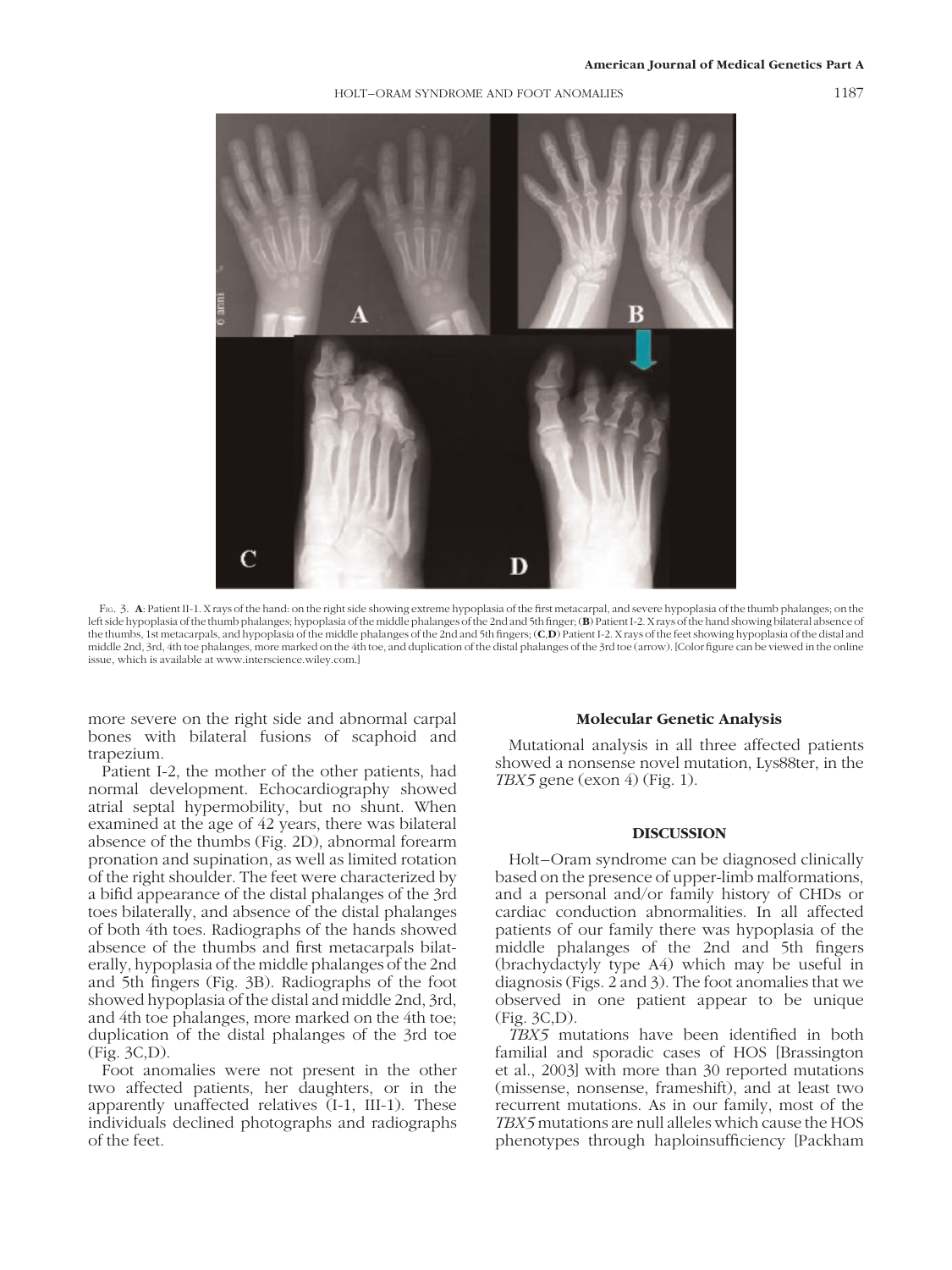and Brook, 2003]. The Lys88ter mutation that we found in our family is a novel mutation. Neither the kind of mutation nor its site seems to be predictive of the phenotypic expressivity[Brassington et al., 2003]. Although some genotype-phenotype correlations have been hypothesized for TBX5 missense mutations [Basson et al., 1999; Yang et al., 2000], other studies have failed to confirm this [Brassington et al., 2003; Heinritz et al., 2005; McDermott et al., 2005]. The number of independent cases of HOS with the TBX5 mutation described in literature is too small to establish or exclude such a correlation on a statistical basis.

Our report does not contribute to this issue. However, as a single patient with foot anomalies in an otherwise typical HOS family, we call attention to the potential role of the atypical features. Apart from upper limb malformations and CHDs with or without conduction defects, other features include renal, lower limb, craniofacial anomalies, deafness, axillary and tracheal anomalies, vertebral anomalies, abdominal situs inversus [Brassington et al., 2003; Lehner et al., 2003; McDermott et al., 2005]; the majority of such features have been reported in nongenotyped HOS patients.

Brassington et al. [2003] reported a TBX5 mutation in one patient with typical HOS features and cervical vertebral fusions. Similarly, defects of the anterior vertebral bodies were the only ''atypical'' features observed in 1 of 14 HOS patients with the TBX5 mutation described by McDermott et al. [2005], raising the issue of the usefulness of genetic testing in presence of skeletal malformations. Our case supports the view that skeletal abnormalities in TBX5 positive HOS patients do not seem to be confined to the upper extremities, but can also involve the spine and the lower limbs.

It is difficult to explain these observations in the context of the mechanistic basis of phenotypic changes resulting from TBX5 haploinsufficiency. Several studies suggest that genetic modifiers determine the severity of CHDs [Basson et al., 1999; Huang, 2002; Brassington et al., 2003]. Recently, using a mouse allelic series, Mori et al. [2006] have demonstrated a high sensitivity of the developing heart to *Tbx5* dosage, providing some interesting clues to the transcriptional and cellular mechanisms involved. In contrast, little is known about TBX5 mechanisms in HOS skeletal malformations. Tbx5 expression is predominant in the upper (fore)limbs of all vertebrates, including humans, mice, chickens, and fish, and is critical for growth processes in the developing limb. It was not expressed in the hind limb, which could explain the lack of lower limb defects in HOS [Margulies et al., 2001]. However, although related to cardiac morphogenesis, the study by Mori et al. [2006] clearly indicates the complex pattern of downstream genes whose expression can be influenced by Tbx5 dosage. These genes are

frequently expressed also in the limbs (i.e., *Dkk3*, Fbx032, Hand1) and could be involved in skeletal malformations. Moreover, the presence of vertebral anomalies in two HOS cases with TBX5 mutations is difficult to explain if there is no significant expression of Tbx5 in the vertebrae (B.G. Brunneau, personal communication). Therefore, even if the presence of additional spine and lower limbs malformations could be coincidental, the possible role of Tbx5 downstream target genes and/or genetic modifiers (stochastic or environmental factors) cannot be excluded.

In conclusion, our case report documents a new skeletal feature in one individual with HOS which may provide some insight into the phenotypic changes in HOS cases proven by the TBX5 mutation. Documentation of additional cases will be needed to determine whether the presence or absence of lower limb anomalies can be used as a diagnostic criterion.

#### ACKNOWLEDGMENTS

We thank Prof. Dr. B. G. Brunneau, Prof. Dr. J. Kolhase, and Prof. Dr. A. K. Poznanski for their support. We thank the family for the collaboration in this study.

## **REFERENCES**

- Basson CT, Cowley GS, Solomon SD, Weissmann B, Poznanski AK, Traill TA, Seidman JG, Seidman CE. 1994. The clinical and genetic spectrum of the Holt-Oram syndrome (heart-hand syndrome). N Engl J Med 330:885–891.
- Basson CT, Huang T, Lin C, Bachinsky DR, Weremowicz S, Vaglio A, Bruzzone R, Quadrelli R, Lerone M, Romeo G, Silengo M, Pereira A, Krieger J, Mesquita SF, Kamisago M, Morton CC, Pierpont MEM, Muller CW, Seidman JG, Seidman CE. 1999. Different TBX5 interactions in heart and limb defined by Holt-Oram syndrome mutations. Proc Natl Acad Sci USA 96:2919– 2924.
- Borozdin W, Bravo Ferrer Acosta AM, Bamshad MJ, Botzenhart EM, Froster UG, Lemke J, Schinzel A, Spranger S, McGaughran J, Wand D, Chrzanowska KH, Kohlhase J. 2006. Expanding the spectrum of TBX5 mutations in Holt-Oram syndrome: Detection of two intragenic deletions by quantitative real time PCR and report of eight novel point mutations. Hum Mutat 27:975–976.
- Brassington AM, Sung SS, Toydemir RM, Le T, Roeder AD, Rutherford AE, Whitby FG, Jorde LB, Bamshad MJ. 2003. Expressivity of Holt-Oram syndrome is not predicted by TBX5 genotype. Am J Hum Genet 73:74–85.
- Heinritz W, Shou L, Moschik A, Froster UG. 2005. The human TBX5 gene mutation database. Hum Mutat 26:397.
- Huang T. 2002. Current advances in Holt-Oram syndrome. Curr Opin Pediatr 14:691–695.
- Lehner R, Goharkhay N, Tringler B, Fasching C, Hengstschlager M. 2003. Pedigree analysis and descriptive investigation of three classic phenotypes associated with Holt-Oram syndrome. J Reprod Med  $48:153-159$ .
- Li QY, Newbury-Ecob RA, Terrett JA, Wilson DI, Curtis AR, Yi CH, Gebuhr T, Bullen PJ, Robson SC, Strachan T, Bonnet D, Lyonnet S, Young ID, Raeburn JA, Buckler AJ, Law DJ, Brook JD. 1997. Holt-Oram syndrome is caused by mutation in TBX5, a member of the Brachyury (T) gene family. Nat Genet 15: 21–29.